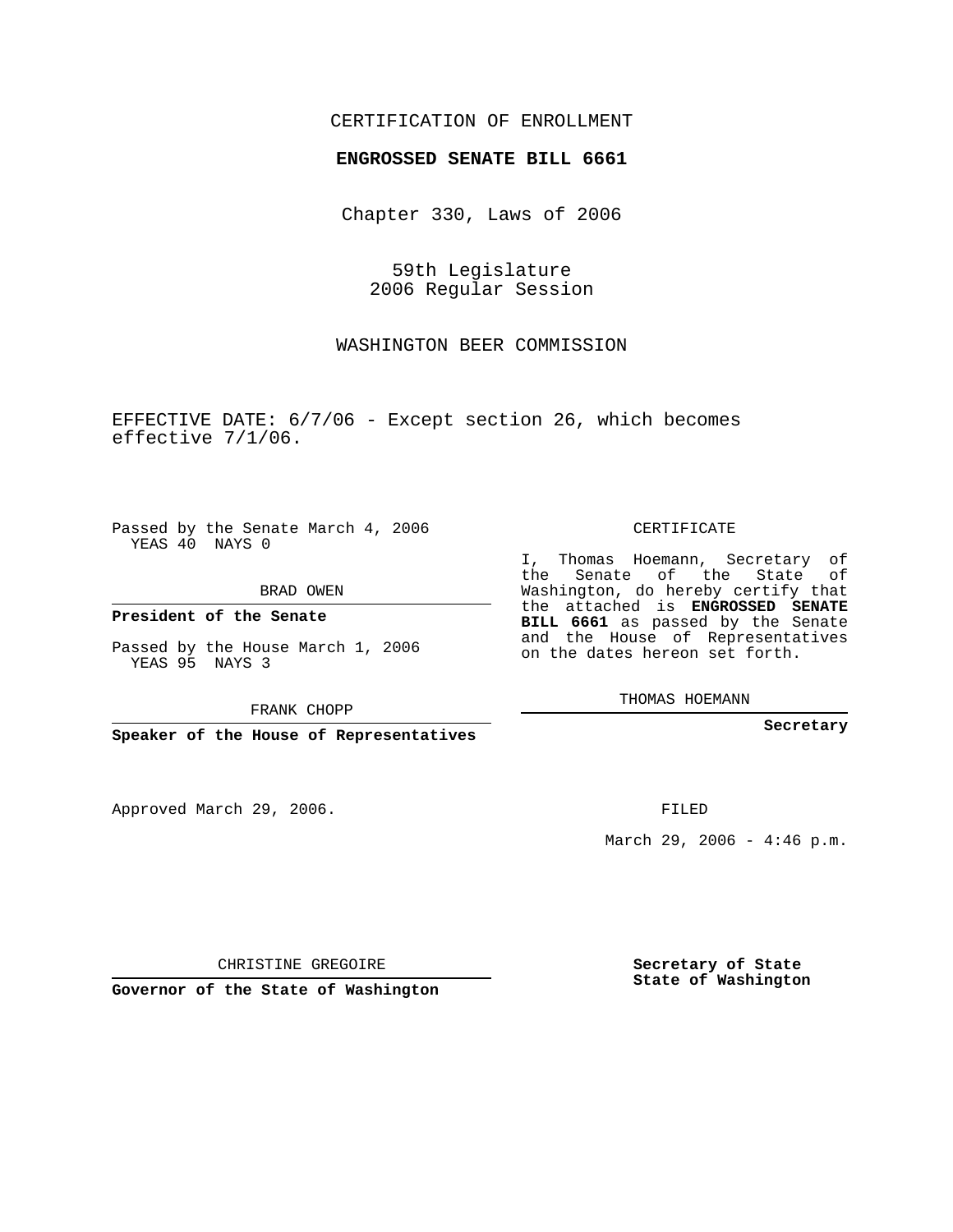## **ENGROSSED SENATE BILL 6661** \_\_\_\_\_\_\_\_\_\_\_\_\_\_\_\_\_\_\_\_\_\_\_\_\_\_\_\_\_\_\_\_\_\_\_\_\_\_\_\_\_\_\_\_\_

\_\_\_\_\_\_\_\_\_\_\_\_\_\_\_\_\_\_\_\_\_\_\_\_\_\_\_\_\_\_\_\_\_\_\_\_\_\_\_\_\_\_\_\_\_

## AS AMENDED BY THE HOUSE

Passed Legislature - 2006 Regular Session

**State of Washington 59th Legislature 2006 Regular Session By** Senators Rasmussen, Esser, Jacobsen, Schoesler and Kohl-Welles Read first time 01/18/2006. Referred to Committee on Agriculture & Rural Economic Development.

 AN ACT Relating to establishing the Washington beer commission; amending RCW 66.44.800, 15.04.200, 42.17.31907, 42.56.380, and 43.23.033; reenacting and amending RCW 66.28.010; adding a new section to chapter 66.12 RCW; adding a new chapter to Title 15 RCW; providing an effective date; and providing an expiration date.

6 BE IT ENACTED BY THE LEGISLATURE OF THE STATE OF WASHINGTON:

7 NEW SECTION. **Sec. 1.** The legislature declares that:

 8 (1) Marketing is a dynamic and changing part of Washington 9 agriculture and a vital element in expanding the state economy;

 (2) The sale in this state and export to other states and abroad of beer made in this state contribute substantial benefits to the economy of the state and provide a large number of jobs and sizeable tax revenues;

 (3) The production of beer in this state is a new and important segment of Washington agriculture that has potential for greater contribution to the economy of the state if it undergoes continued 17 development; and

18 (4) The general welfare of the people of this state will be served 19 by continued development of the activities of the production of beer,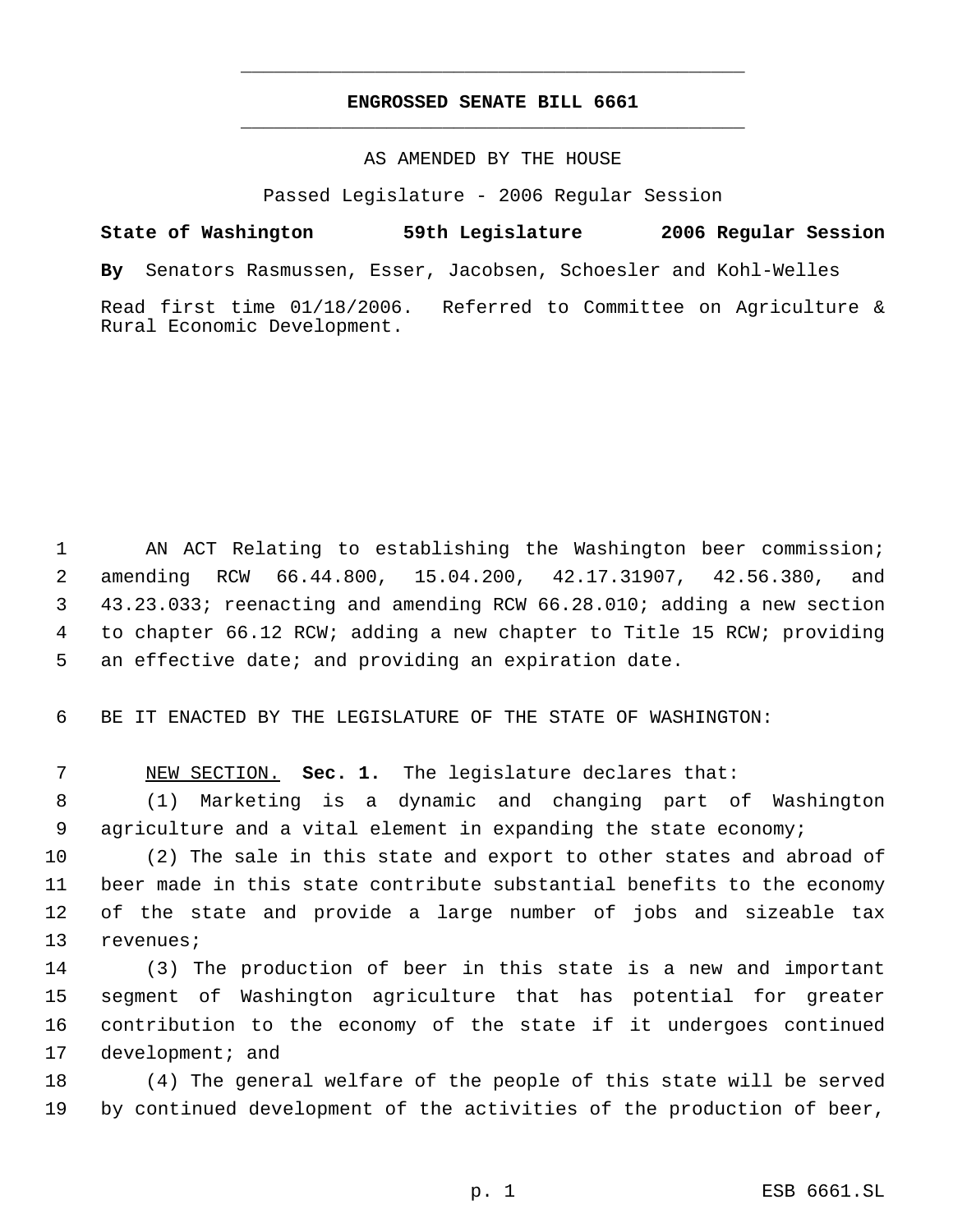that will improve the tax bases of local communities where agricultural land and processing facilities are located, and reduce the need for state and federal funding of local services. The industries are therefore affected with the public interest.

 NEW SECTION. **Sec. 2.** The definitions in this section apply throughout this chapter unless the context clearly requires otherwise.

 (1) "Affected producer" means any producer who is subject to this chapter.

 (2) "Beer" means any malt beverage or malt liquor as the terms are defined in chapter 66.04 RCW.

(3) "Commission" means the Washington beer commission.

(4) "Department" means the department of agriculture.

 (5) "Director" means the director of the department or the director's duly authorized representative.

 (6) "Fiscal year" means the twelve-month period beginning with January 1st of any year and ending December 31st.

 (7) "Producer" means any person or other entity licensed under Title 66 RCW to produce beer within Washington state and who produces less than one hundred thousand barrels of beer annually per location.

 (8) "Referendum" means a vote by affected producers that is conducted by secret ballot.

 NEW SECTION. **Sec. 3.** The history, economy, culture, and future of Washington state's agriculture involve the beer industry. In order to develop and promote beer as part of an existing comprehensive scheme to regulate those products, the legislature declares that:

 (1) It is vital to the continued economic well-being of the citizens of this state and their general welfare that beer produced in Washington state be properly promoted;

 (2) It is in the overriding public interest that support for the Washington beer industry be clearly expressed and that beer be promoted individually, and as part of a comprehensive industry to:

 (a) Enhance the reputation and image of Washington state's agriculture industry;

 (b) Protect the public by educating the public in reference to the quality, care, and methods used in the production of beer;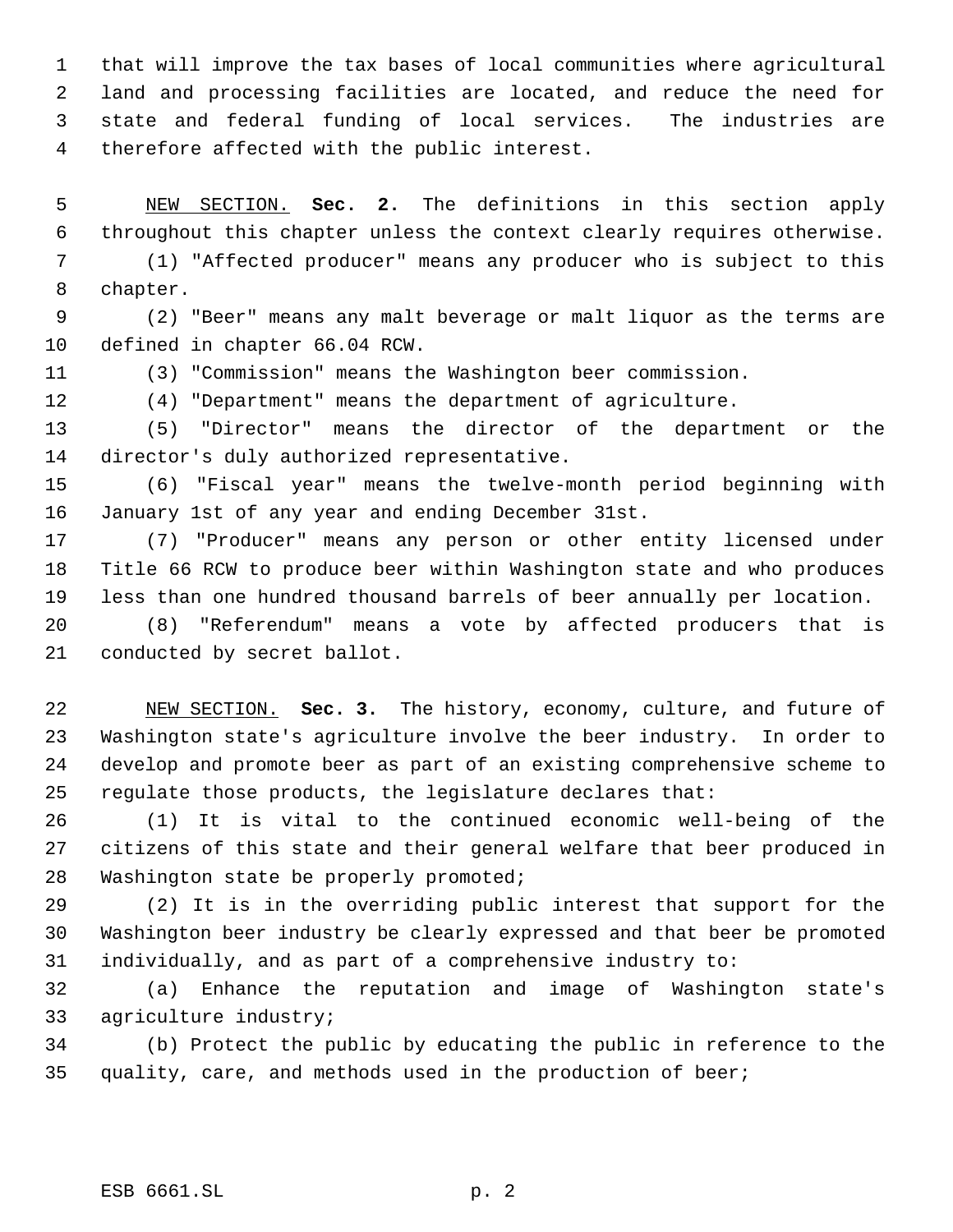(c) Increase the knowledge of the qualities and value of 2 Washington's beer; and

 (d) Support and engage in programs or activities that benefit the production, handling, processing, marketing, and uses of beer;

 (3) This chapter is enacted in the exercise of the police powers of this state to protect the health, peace, safety, and general welfare of 7 the people of this state; and

 (4) The production and marketing of beer is a highly regulated industry and this chapter and the rules adopted under it are only one aspect of the regulated industry. Other laws applicable to the beer industry include:

(a) The organic food products act, chapter 15.86 RCW;

 (b) The wholesale distributors and suppliers of malt beverages, chapter 19.126 RCW;

(c) Weights and measures, chapter 19.94 RCW;

(d) Title 66 RCW, alcoholic beverage control;

(e) Title 69 RCW, food, drugs, cosmetics, and poisons;

 (f) 21 C.F.R. as it relates to general manufacturing practices, food labeling, food standards, food additives, and pesticide tolerances;

(g) Chapter 69.07 RCW, Washington food processing act;

(h) 27 U.S.C. Secs. 201 through 211, 213 through 219a, and 122A;

(i) 27 C.F.R. Parts 1, 6, 9, 10, 12, 16, 240, 251, and 252; and

(j) Rules under Title 314 WAC.

 NEW SECTION. **Sec. 4.** (1) Subject to the referendum conducted under section 5 of this act, there is created an agricultural commodity commission, to be known as the Washington beer commission. The commission shall be comprised of seven voting members; six members shall be producers and one voting member shall be the director.

 (2) Five voting members of the commission constitute a quorum for the transaction of any commission business.

 (3) Each producer member shall be a citizen and resident of this state and over the age of twenty-one. Each producer member must be engaged in producing beer, and must, during his or her term of office, derive a substantial portion of income from the production of beer, or have a substantial investment in the production of beer as an owner, lessee, partner, or the manager or executive officer of such a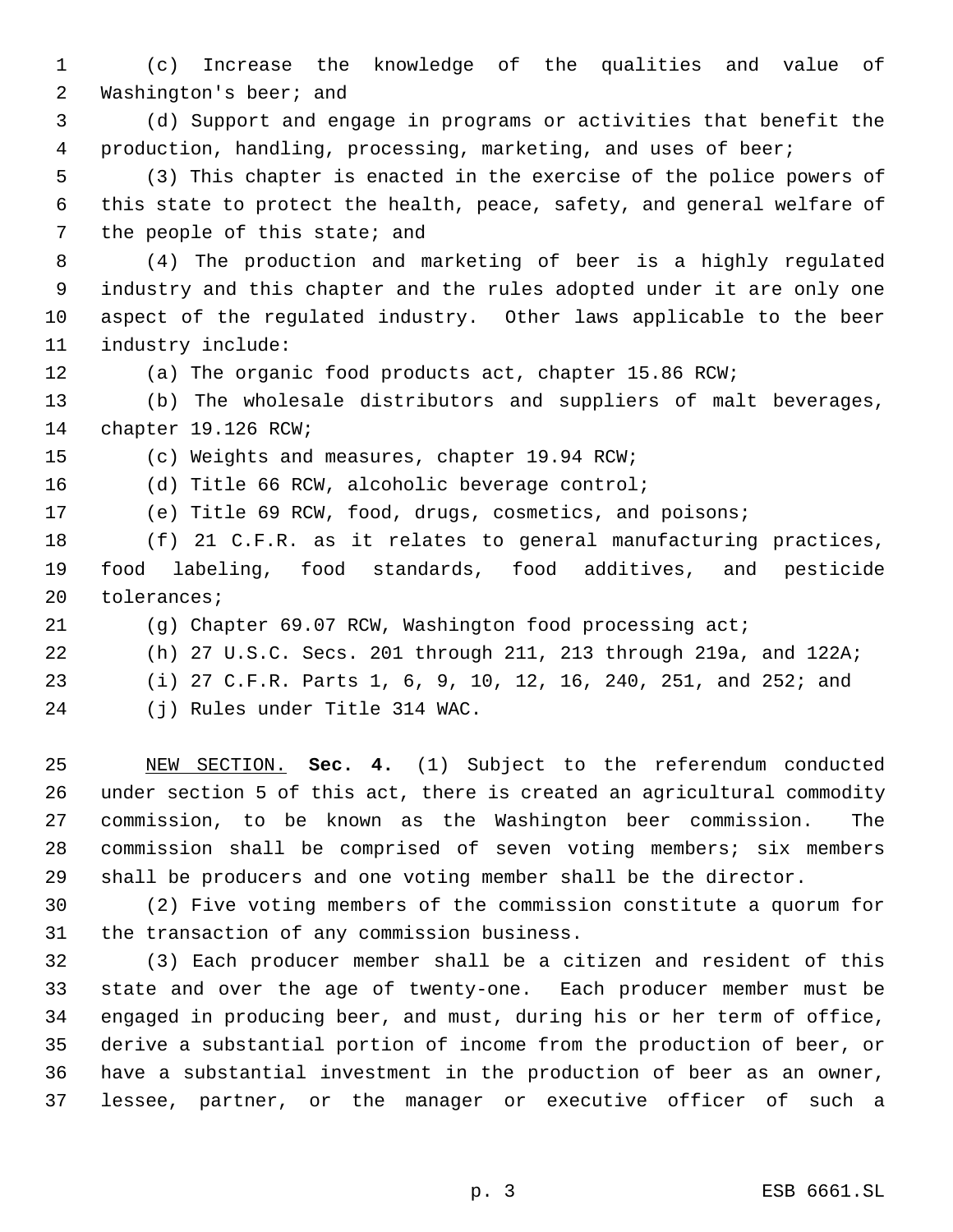corporation. No more than one board member may be part of the same person as defined by RCW 15.04.010. These qualifications apply throughout each member's term of office but do not apply to the director.

 (4) The producer members shall serve three-year terms. Of the initial voting members, two members shall be appointed for a one-year term, two members shall be appointed for a two-year term, and two members shall be appointed for a three-year term.

 NEW SECTION. **Sec. 5.** (1) Upon receipt of a petition containing the signatures of five beer producers from a statewide Washington state craft brewing trade association or other affected producers to implement this chapter and to determine producer participation in the commission and assessment under this chapter, the director shall:

 (a) Conduct a referendum of beer producers. The requirements of assent or approval of the referendum are met if:

 (i) At least fifty-one percent by numbers of affected producers participating in the referendum vote affirmatively; and

 (ii) Thirty percent of the affected producers and thirty percent of the production have been represented in the referendum to determine assent or approval of participation and assessment. The referendum shall be conducted within sixty days of receipt of the petition; and

 (b) Establish a list of beer producers from information provided by the petitioners, by obtaining information on beer producers from applicable producer organizations or associations or other sources identified as maintaining the information. In establishing a current list of beer producers and their individual production, the director shall use the beer producer's name, mailing address, and production by the producer in the preceding fiscal year. Information on each producer shall be mailed to each beer producer on record with the director for verification. All corrections shall be filed with the director within twenty days from the date of mailing. The list of affected producers shall be kept in a file by the director. The list shall be certified as a true representation of the referendum mailing list. Inadvertent failure to notify an affected producer does not invalidate a proceeding conducted under this chapter. The director shall provide the commission the list of affected producers after assent in a referendum as provided in this section.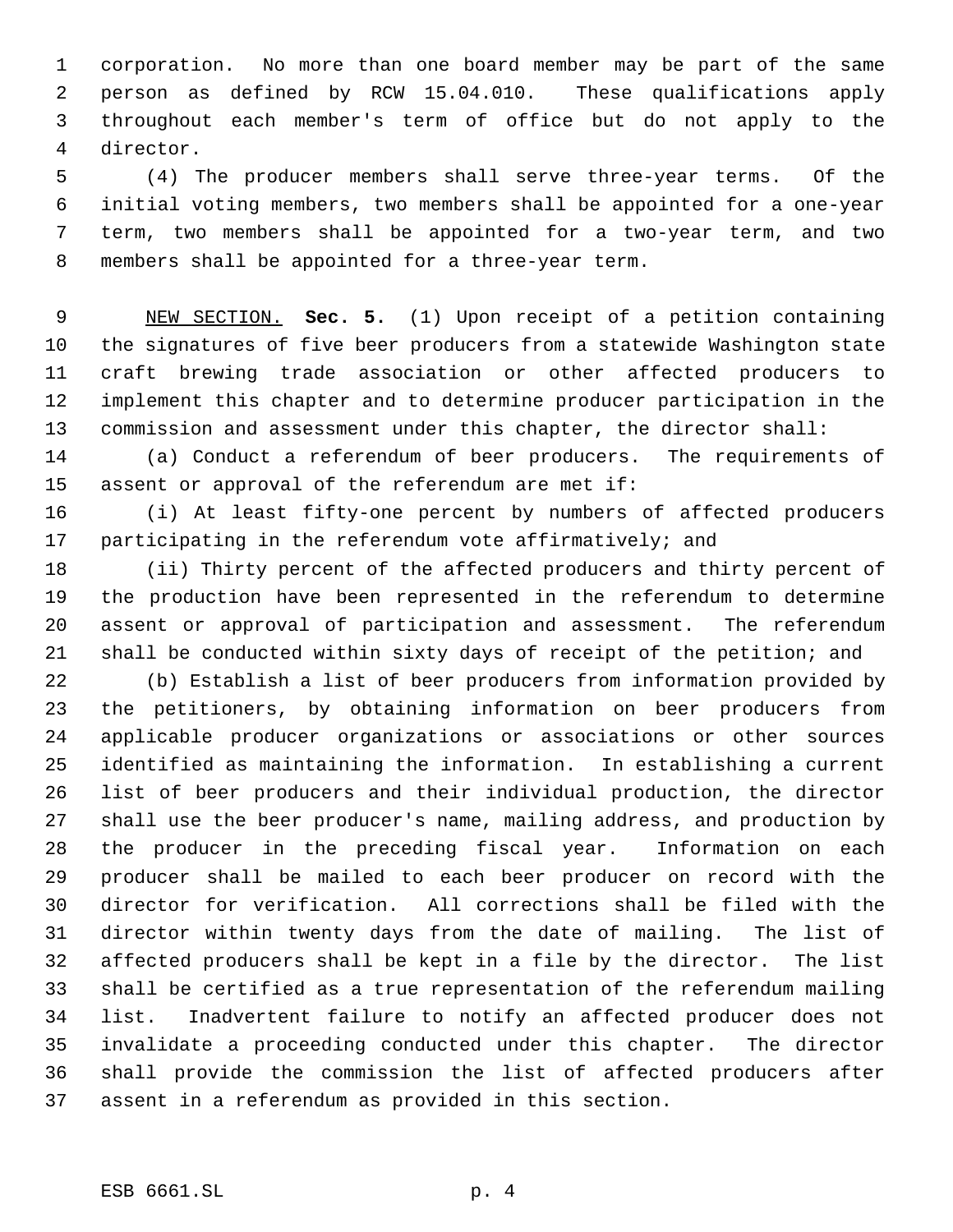(2) If the director determines that the requisite assent has been given in the referendum conducted under subsection (1) of this section, the director shall:

 (a) Within sixty days after assent of the referendum held, appoint the members of the commission; and

 (b) Direct the commission to put into force the assessment as provided for in section 14 of this act.

 (3) If the director determines that the requisite assent has not been given in the referendum conducted under subsection (1) of this section, the director shall take no further action to implement or enforce this chapter.

 (4) Upon completion of the referendum conducted under subsection (1) of this section, the department shall tally the results of the vote and provide the results to affected producers. If an affected producer disputes the results of a vote, that producer within sixty days from the announced results, shall provide in writing a statement of why the vote is disputed and request a recount. Once the vote is tallied and distributed, all disputes are resolved, and all matters in a vote are finalized, the individual ballots may be destroyed.

 (5) Before conducting the referendum provided for in subsection (1) of this section, the director may require the petitioners to deposit with him or her an amount of money as the director deems necessary to defray the expenses of conducting the referendum. The director shall provide the petitioners an estimate of expenses that may be incurred to conduct a referendum before any service takes place. Petitioners shall deposit funds with the director to pay for expenses incurred by the department. The commission shall reimburse petitioners the amount paid to the department when funds become available. However, if for any reason the referendum process is discontinued, the petitioners shall reimburse the department for expenses incurred by the department up until the time the process is discontinued.

 (6) The director is not required to hold a referendum under subsection (1) of this section more than once in any twelve-month period.

 NEW SECTION. **Sec. 6.** (1) The director shall appoint the producer members of the commission. In making appointments, no later than ninety days before an expiration of a commission member's term, the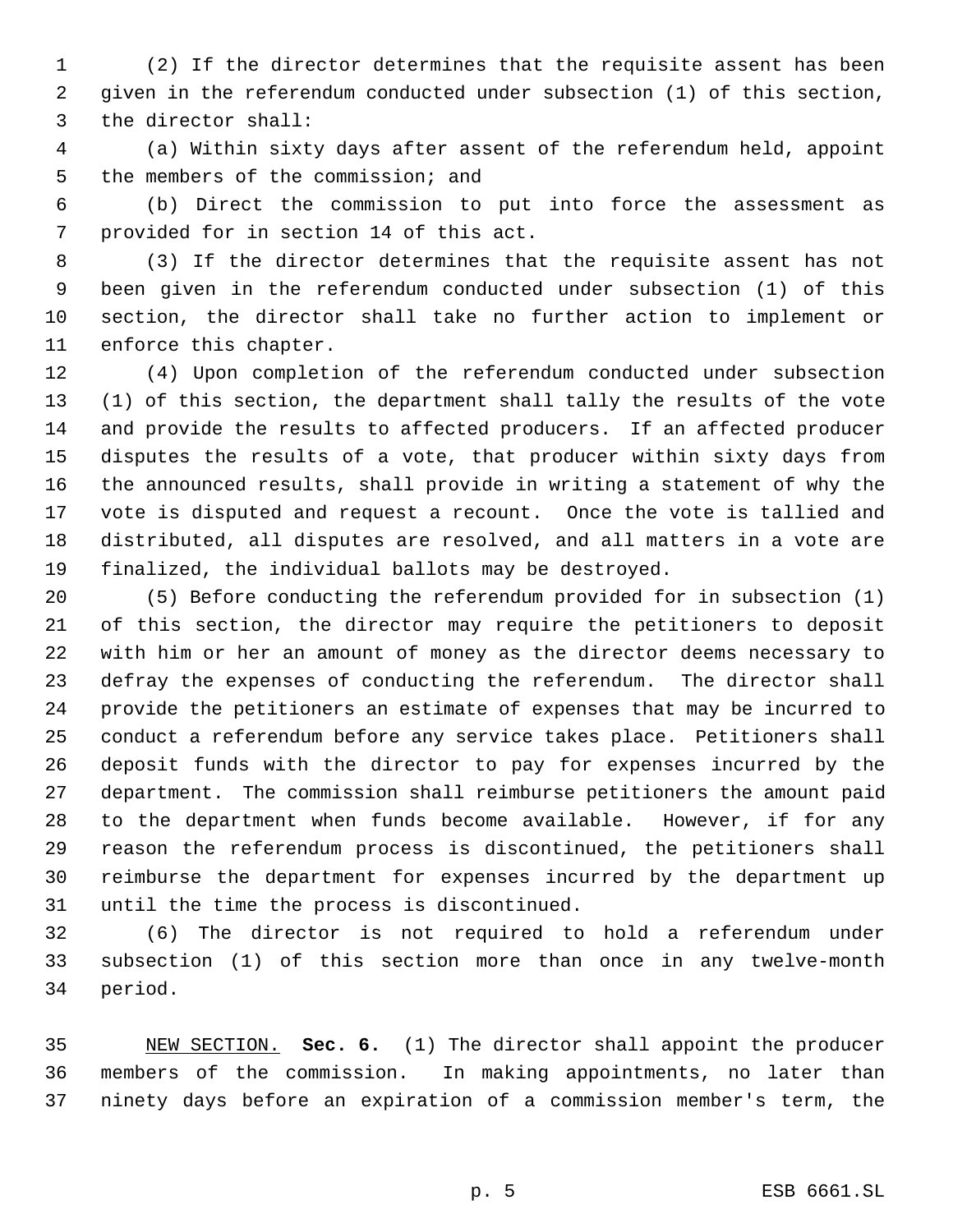director shall call for recommendations for commission member positions, and the director shall take into consideration recommendations made by a statewide Washington state craft brewing trade association or other affected producers. In appointing persons to the commission, the director shall seek a balanced representation on the commission that reflects the composition of the beer producers throughout the state on the basis of beer produced and geographic location. Information on beer production by geographic location shall be provided by the commission upon the director's request.

 (2) If a position on the commission becomes vacant due to resignation, disqualification, death, or for any other reason, the commission shall notify the director and the unexpired term shall immediately be filled by appointment by the director.

 (3) Each member or employee of the commission shall be reimbursed for actual travel expenses incurred in carrying out this chapter as defined by the commission in rule. Otherwise if not defined in rule, reimbursement for travel expenses shall be at the rates allowed by RCW 43.03.050 and 43.03.060.

 NEW SECTION. **Sec. 7.** Obligations incurred by the commission and any other liabilities or claims against the commission shall be enforced only against the assets of the commission and, except to the extent of such assets, no liability for the debts or actions of the commission exists against either the state of Washington or any subdivision or instrumentality thereof or against any member, employee, or agent of the commission or the state of Washington in his or her individual capacity. Except as otherwise provided in this chapter, neither the commission members, nor its employees, may be held individually responsible for errors in judgment, mistakes, or other acts, either of commission or omission, as principal, agent, person, or employee, except for their own individual acts of dishonesty or crime. No person or employee may be held individually responsible for any act or omission of any other commission members. The liability of the commission members shall be several and not joint, and no member is liable for the default of any other member. This provision confirms that commission members have been and continue to be, state officers or volunteers for purposes of RCW 4.92.075 and are entitled to the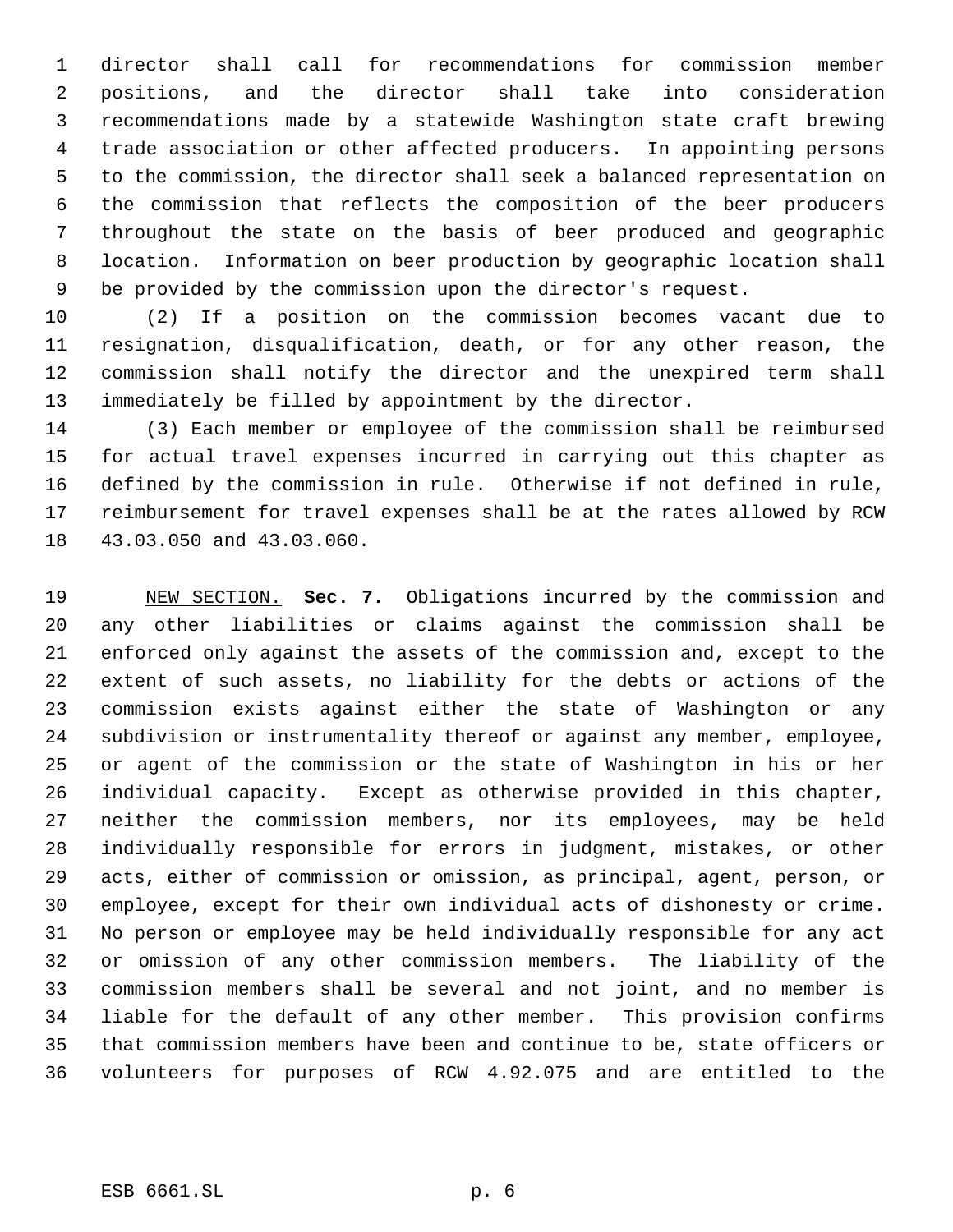defenses, indemnifications, limitations of liability, and other protections and benefits of chapter 4.92 RCW.

NEW SECTION. **Sec. 8.** The commission shall:

 (1) Elect a chair and officers. The officers must include a treasurer who is responsible for all receipts and disbursements by the commission and the faithful discharge of whose duties shall be guaranteed by a bond at the sole expense of the commission. The commission must adopt rules for its own governance that provide for the holding of an annual meeting for the election of officers and the transaction of other business and for other meetings the commission may direct;

 (2) Do all things reasonably necessary to effect the purposes of this chapter. However, the commission has no rule-making power except 14 as provided in this chapter;

 (3) Employ and discharge managers, secretaries, agents, attorneys, 16 and employees and engage the services of independent contractors;

 (4) Retain, as necessary, the services of private legal counsel to conduct legal actions on behalf of the commission. The retention of a private attorney is subject to review by the office of the attorney general;

 (5) Receive donations of beer from producers for promotional purposes under subsections (6) and (7) of this section and for fund- raising purposes under subsection (8) of this section. Donations of beer for promotional purposes may only be disseminated without charge;

 (6) Engage directly or indirectly in the promotion of Washington beer, including, without limitation, the acquisition in any lawful manner and the dissemination without charge of beer. This dissemination is not deemed a sale for any purpose and the commission is not deemed a producer, supplier, or manufacturer, or the clerk, servant, or agent of a producer, supplier, distributor, or manufacturer. This dissemination without charge shall be for agricultural development or trade promotion, and not for fund-raising purposes under subsection (8) of this section. Dissemination for promotional purposes may include promotional hosting and must in the good faith judgment of the commission be in the aid of the marketing, advertising, sale of beer, or of research related to such marketing, advertising, or sale;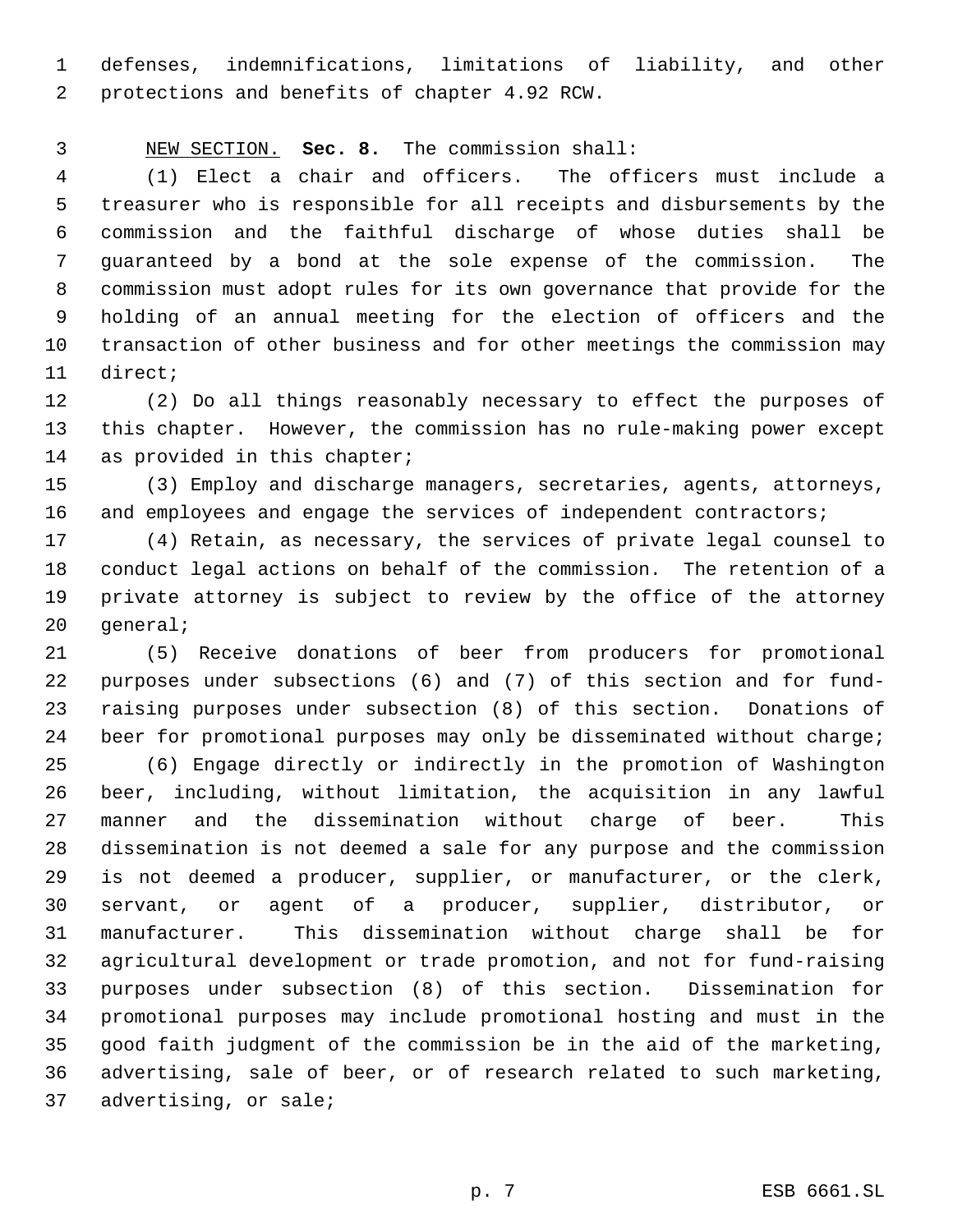(7) Promote Washington beer by conducting unique beer tastings without charge;

 (8) Beginning July 1, 2007, fund the Washington beer commission through sponsorship of up to twelve beer festivals annually at which beer may be sold to festival participants. For this purpose, the commission would qualify for issue of a special occasion license as an exception to WAC 314-05-020 but must comply with laws under Title 66 RCW and rules adopted by the liquor control board under which such events may be conducted;

 (9) Participate in international, federal, state, and local hearings, meetings, and other proceedings relating to the production, regulation, distribution, sale, or use of beer including activities authorized under RCW 42.17.190, including the reporting of those 14 activities to the public disclosure commission;

 (10) Acquire and transfer personal and real property, establish offices, incur expenses, and enter into contracts, including contracts for the creation and printing of promotional literature. The contracts are not subject to chapter 43.78 RCW, and are cancelable by the commission unless performed under conditions of employment that substantially conform to the laws of this state and the rules of the department of labor and industries. The commission may create debt and other liabilities that are reasonable for proper discharge of its duties under this chapter;

 (11) Maintain accounts with one or more qualified public depositories as the commission may direct, for the deposit of money, and expend money for purposes authorized by this chapter by drafts made 27 by the commission upon such institutions or by other means;

 (12) Cause to be kept and annually closed, in accordance with generally accepted accounting principles, accurate records of all receipts, disbursements, and other financial transactions, available for audit by the state auditor;

 (13) Create and maintain a list of producers and disseminate information among and solicit the opinions of producers with respect to the discharge of the duties of the commission, directly or by arrangement with trade associations or other instrumentalities;

 (14) Employ, designate as an agent, act in concert with, and enter into contracts with any person, council, commission, or other entity to promote the general welfare of the beer industry and particularly to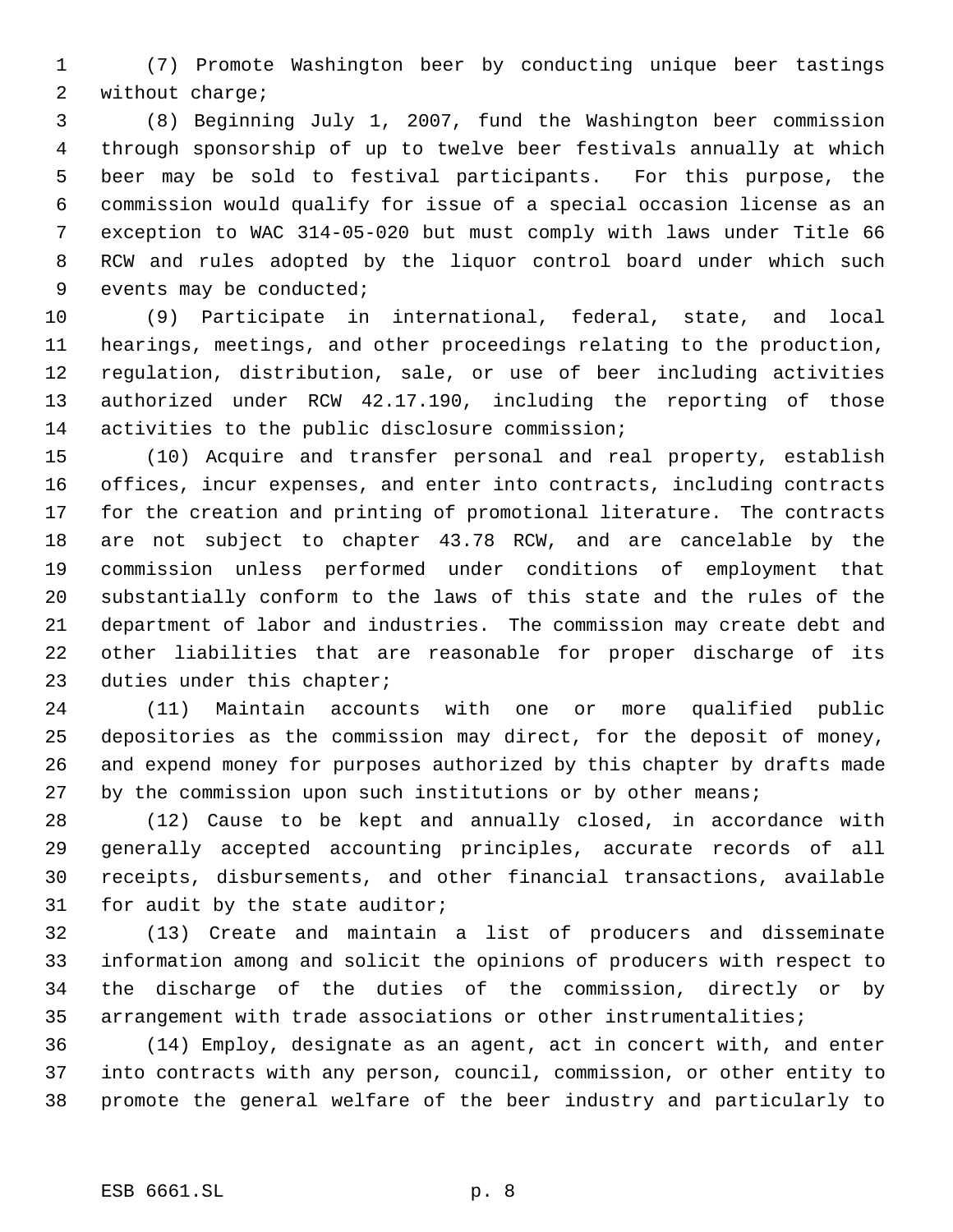assist in the sale and distribution of Washington beer in domestic and foreign commerce. The commission shall expend money necessary or advisable for this purpose and to pay its proportionate share of the cost of any program providing direct or indirect assistance to the sale and distribution of Washington beer in domestic or foreign commerce, employing and paying for vendors of professional services of all kinds;

 (15) Sue and be sued as a commission, without individual liability for acts of the commission within the scope of the powers conferred upon it by this chapter; and

 (16) Serve as liaison with the liquor control board on behalf of the commission and not for any individual producer.

 NEW SECTION. **Sec. 9.** (1) The commission shall develop and submit to the director for approval any plans, programs, and projects concerning the following:

 (a) The establishment, issuance, effectuation, and administration of appropriate programs or projects for advertising, promotion, and 17 education programs related to beer; and

 (b) The establishment and effectuation of market research projects, market development projects, or both to the end that the marketing of beer may be encouraged, expanded, improved, or made more efficient.

 (2) The director shall review the commission's advertising or promotion program to ensure that no false claims are being made concerning beer.

 (3) The commission, before the beginning of its fiscal year, shall prepare and submit to the director for approval its research plan, its commodity-related education and training plan, and its budget on a fiscal period basis.

 (4) The director shall strive to review and make a determination of all submissions described in this section in a timely manner.

 NEW SECTION. **Sec. 10.** The commission exists primarily for the benefit of the people of the state of Washington and its economy. The legislature hereby charges the commission, with oversight by the director, to speak on behalf of the Washington state government with regard to the marketing and promotion of Washington produced beer.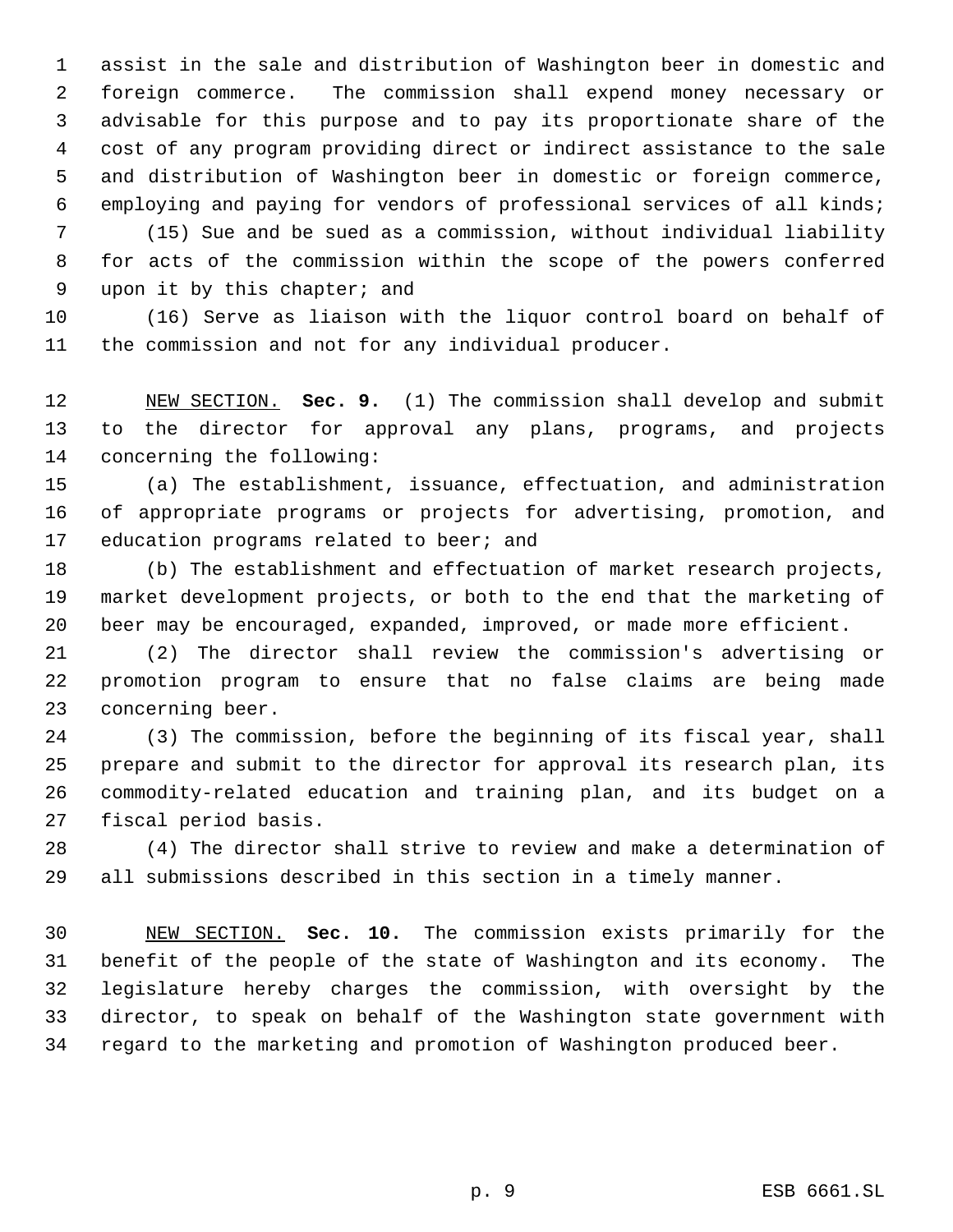NEW SECTION. **Sec. 11.** The commission may create, provide for, and conduct a comprehensive and extensive research, promotional, and educational campaign as sales and market conditions reasonably require. It shall investigate and ascertain the needs of producers, conditions of markets, and degree of public awareness of products, and take into account this information in the discharge of its duties under this chapter.

 NEW SECTION. **Sec. 12.** The commission shall adopt as major objectives of its research, promotional, and educational campaign goals that serve the needs of producers. The goals may include efforts to:

 (1) Establish Washington beer as a major factor in markets everywhere;

(2) Promote Washington breweries as tourist attractions;

 (3) Encourage favorable reporting of Washington beer and breweries in the press throughout the world;

 (4) Establish Washington beer in markets everywhere as a major 17 source of premium beer;

 (5) Encourage favorable legislative and regulatory treatment of Washington beer in markets everywhere;

 (6) Encourage promotion of Washington agriculture related to beer production, specifically hops, malting barley, and wheat grown in the state; and

 (7) Foster economic conditions favorable to investment in the production of Washington beer.

 NEW SECTION. **Sec. 13.** (1) The commission shall prepare a list of all affected producers from information available from the liquor control board, the department, or the producers' association. This list must contain the names and addresses of affected producers within this state and the amount, by barrelage, of beer produced during the period designated by the commission. A qualified person may, at any time, have his or her name placed upon the list by delivering or mailing the information to the commission. This list shall be corrected and brought up-to-date in accordance with evidence and information available to the commission by December 31st of each year. For the purposes of giving notice and holding referendums, the list updated before the date for issuing notices or ballots is the list of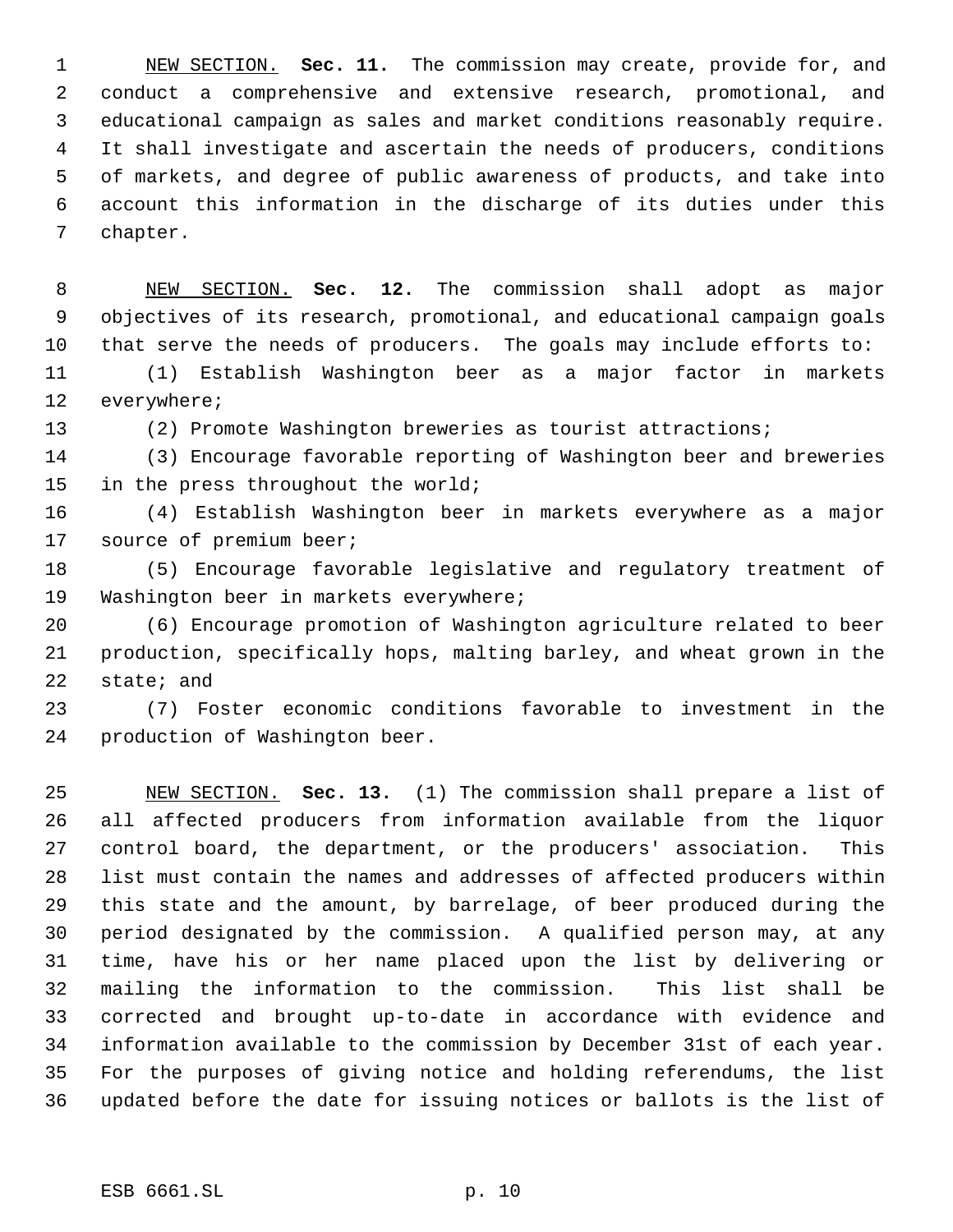all producers entitled to notice, to assent or dissent, or to vote. Inadvertent failure to notify a producer does not invalidate a proceeding conducted under this chapter.

 (2) It is the responsibility of affected producers to ensure that their correct address is filed with the commission. It is also the responsibility of affected producers to submit production data to the commission as prescribed by this chapter.

 (3) The commission shall develop a reporting system to document that the affected producers in this state are reporting quantities of beer produced and are paying the assessment as provided in section 14 of this act.

 NEW SECTION. **Sec. 14.** (1) Pursuant to referendum in accordance with section 5 of this act, there is levied, and the commission shall collect, upon beer produced by an affected producer, an annual assessment of ten cents per barrel of beer produced, up to ten thousand barrels per location.

 (2) The commission shall adopt rules prescribing the time, place, and method for payment and collection of this assessment and provide for the collection of assessments from affected producers who ship directly out-of-state.

 (3) The commission may reduce the assessment per affected producer based upon in-kind contributions to the commission.

 NEW SECTION. **Sec. 15.** The commission shall deposit money collected under section 14 of this act in a separate account in the name of the commission in any bank that is a state depositary. All expenditures and disbursements made from this account under this chapter may be made without the necessity of a specific legislative appropriation. RCW 43.01.050 does not apply to this account or to the money received, collected, or expended as provided in this chapter.

 NEW SECTION. **Sec. 16.** An assessment levied in an amount determined by the commission under section 14 of this act constitutes a personal debt of every person assessed or who otherwise owes the assessment, and the assessment is due and payable to the commission when payment is called for by the commission. If a producer fails to pay the commission the full amount of the assessment by the date due,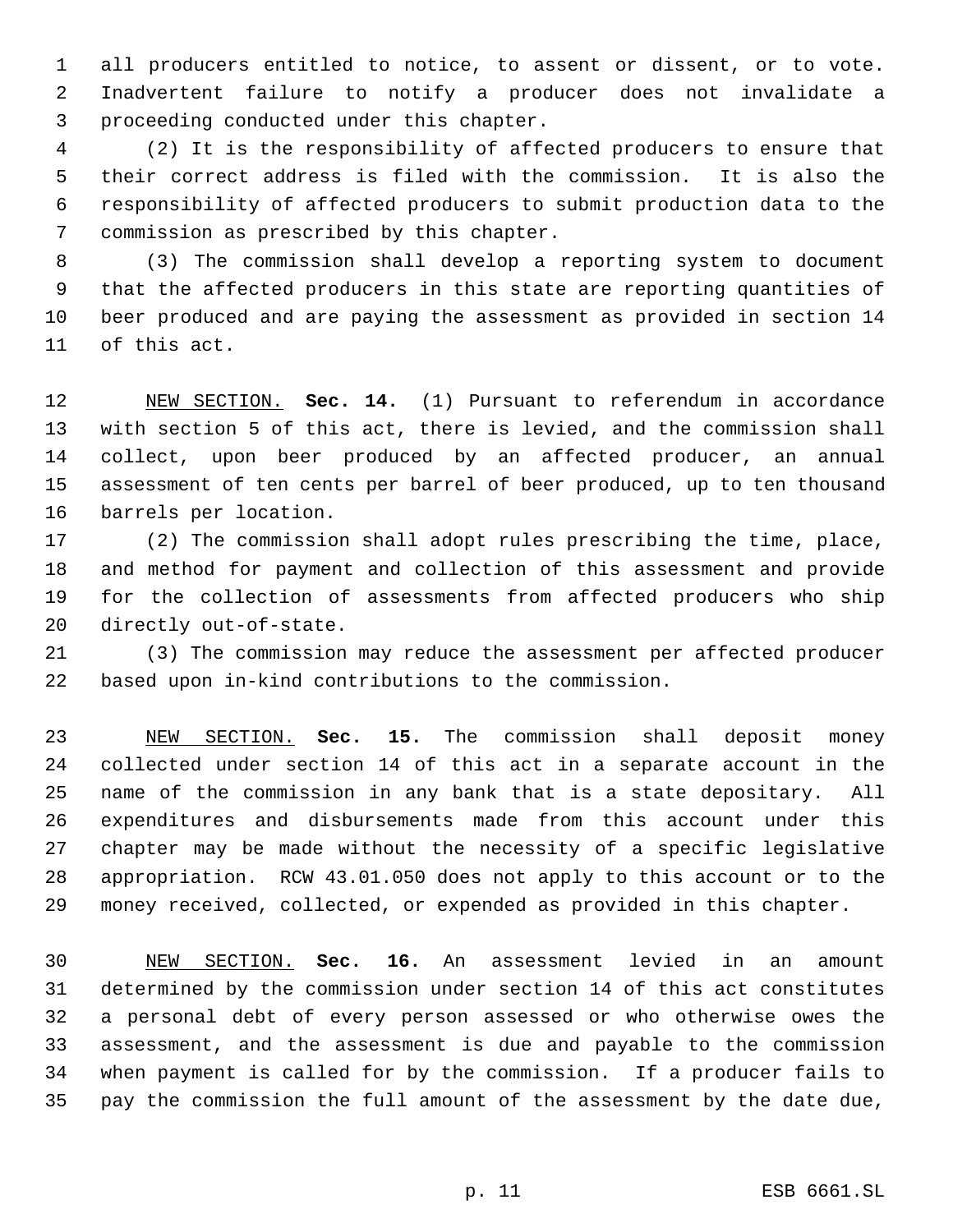the commission may add to the unpaid assessment an amount not exceeding ten percent of the assessment to defray the cost of enforcing its collection. If the person fails to pay an assessment, the commission may bring a civil action for collection against the person or persons in a court of competent jurisdiction. The action shall be tried and judgment rendered as in any other cause of action for a debt due and payable.

 NEW SECTION. **Sec. 17.** (1) Under RCW 42.56.380, certain agricultural business records, commission records, and department of agriculture records relating to the commission and producers of agricultural commodities are exempt from public disclosure.

 (2) Financial and commercial information and records submitted to either the department or the commission for the purpose of administering this chapter may be shared between the department and the commission. They may also be used, if required, in any suit or administrative hearing involving this chapter.

(3) This section does not prohibit:

 (a) The issuance of general statements based upon the reports of persons subject to this chapter as long as the statements do not identify the information furnished by any person; or

 (b) The publication by the director or the commission of the name of any person violating this chapter and a statement of the manner of the violation by that person.

 NEW SECTION. **Sec. 18.** (1) All costs incurred by the department, including the adoption of rules and other actions necessary to carry out this chapter, shall be reimbursed by the commission.

 (2) The director may provide by rule for a method to fund staff support for all commodity boards or commissions in accordance with RCW 43.23.033 if a position is not directly funded by the legislature and costs are related to the specific activity undertaken on behalf of an individual commodity board or commission. The commission shall provide funds to the department according to the rules adopted by the director.

 NEW SECTION. **Sec. 19.** County and state law enforcement officers, the liquor control board and its enforcement agents, and employees of the department shall enforce this chapter.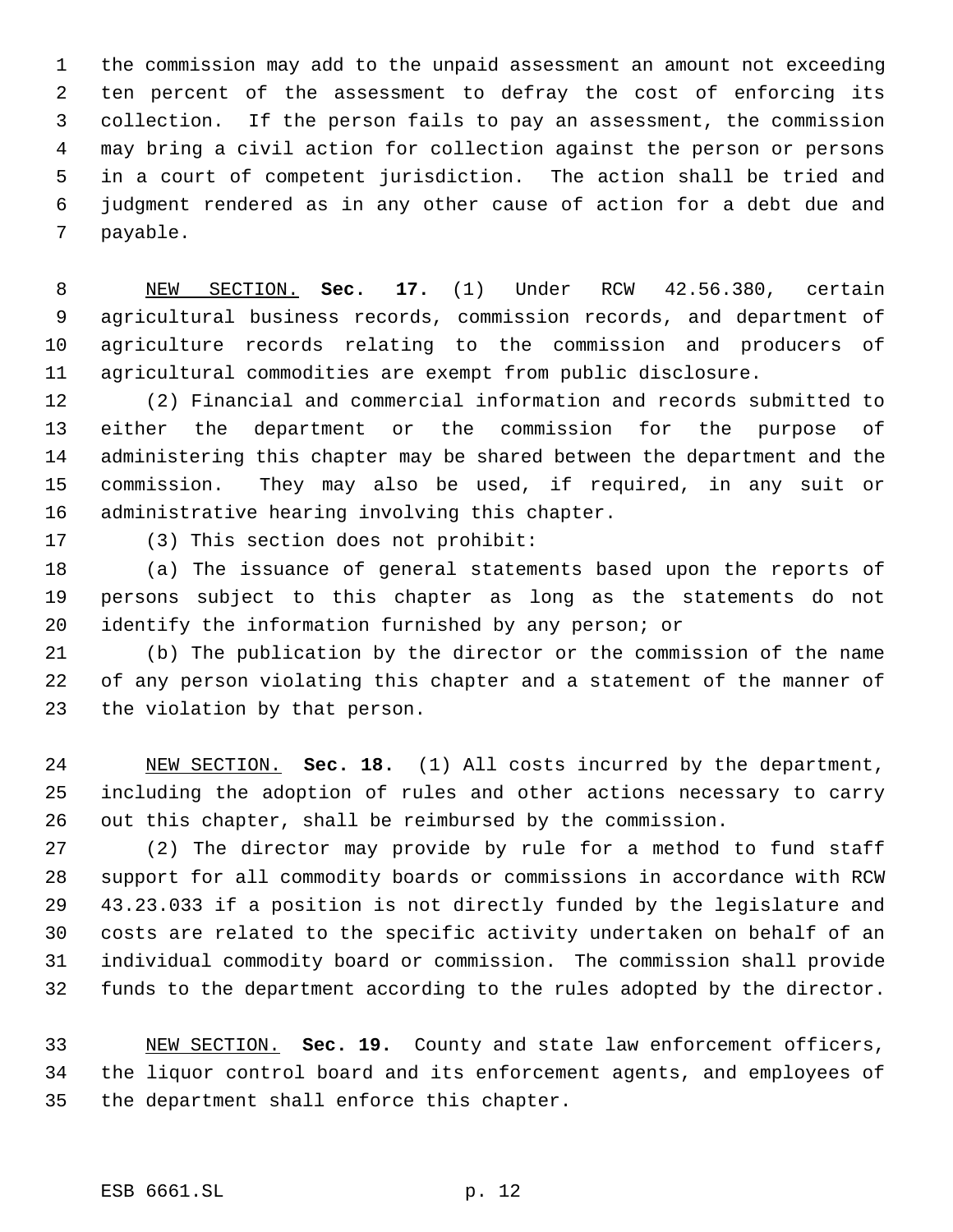NEW SECTION. **Sec. 20.** (1) Any prosecution brought under this chapter may be instituted in any county in which the defendant or any defendant resides, or in which the violation was committed, or in which the defendant or any defendant has his or her principal place of business.

 (2) The superior courts may enforce this chapter and the rules and regulations of the commission issued hereunder, and may prevent and restrain violations thereof.

 NEW SECTION. **Sec. 21.** This act shall be liberally construed to effectuate its purposes.

 **Sec. 22.** RCW 66.44.800 and 1987 c 452 s 17 are each amended to read as follows:

 (1) Nothing contained in chapter 15.88 RCW shall affect the compliance by the Washington wine commission with this chapter.

 (2) Nothing contained in chapter 15.-- RCW (sections 1 through 21 of this act) shall affect the compliance by the Washington beer commission with this chapter.

 NEW SECTION. **Sec. 23.** A new section is added to chapter 66.12 RCW to read as follows:

 The Washington beer commission created under section 4 of this act may purchase or receive donations of beer or malt beverages from any brewery, in any state, or in any country and may use such beer or malt beverages for any promotional purposes as outlined in section 8 of this act. Beer and malt beverages that are furnished to the commission under this section that are used within the state are subject to the taxes imposed under RCW 66.24.290. No license, permit, or bond is required of the Washington beer commission under this title for promotional activities conducted under chapter 15.-- RCW (sections 1 through 21 of this act).

 **Sec. 24.** RCW 15.04.200 and 1987 c 452 s 16 are each amended to read as follows:

 (1) Under the authority of Article VIII of the state Constitution as amended, agricultural commodity commission expenditures for agricultural development or trade promotion and promotional hosting by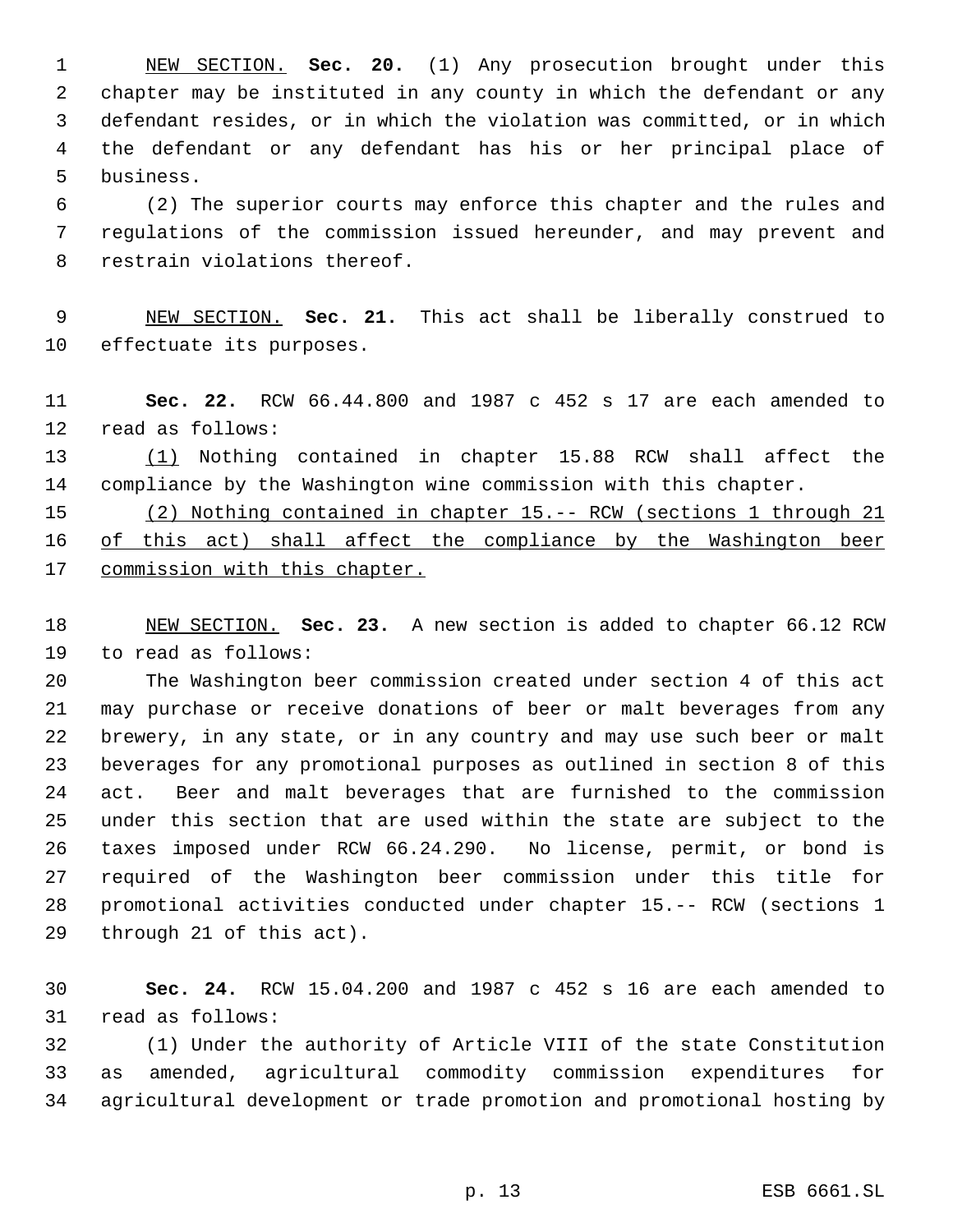an agricultural commodities commission under chapters 15.24, 15.28, 15.44, 15.65, 15.66, 15.88, 15.-- (sections 1 through 21 of this act), and 16.67 RCW shall be pursuant to specific budget items as approved by the agricultural commodity commission at the annual public hearings on the agricultural commodity commission budget.

 (2) Agricultural commodity commissions shall adopt rules governing promotional hosting expenditures by agricultural commodity commission employees, agents or commissioners. The rules shall identify officials and agents authorized to make expenditures and the objectives of the expenditures. Individual agricultural commodity commission commissioners shall make promotional hosting expenditures, or seek reimbursements for these expenditures, only in those instances where the expenditures have been approved by the agricultural commodity commission. All payments and reimbursements shall be identified and supported on vouchers.

 (3) Agricultural commodity commissions shall be exempt from the requirements of RCW 43.01.090 and 43.19.500 and chapter 43.82 RCW.

 **Sec. 25.** RCW 42.17.31907 and 2002 c 313 s 66 are each amended to read as follows:

 The following agricultural business records and commodity board and commission records are exempt from the disclosure requirements of this chapter:

 (1) Production or sales records required to determine assessment levels and actual assessment payments to commodity boards and commissions formed under chapters 15.24, 15.26, 15.28, 15.44, 15.65, 15.66, 15.74, 15.88, 15.100, 15.-- (sections 1 through 21 of this act), and 16.67 RCW or required by the department of agriculture to 28 administer these chapters or the department's programs;

 (2) Consignment information contained on phytosanitary certificates issued by the department of agriculture under chapters 15.13, 15.49, and 15.17 RCW or federal phytosanitary certificates issued under 7 C.F.R. 353 through cooperative agreements with the animal and plant health inspection service, United States department of agriculture, or on applications for phytosanitary certification required by the department of agriculture; and

 (3) Financial and commercial information and records supplied by persons (a) to the department of agriculture for the purpose of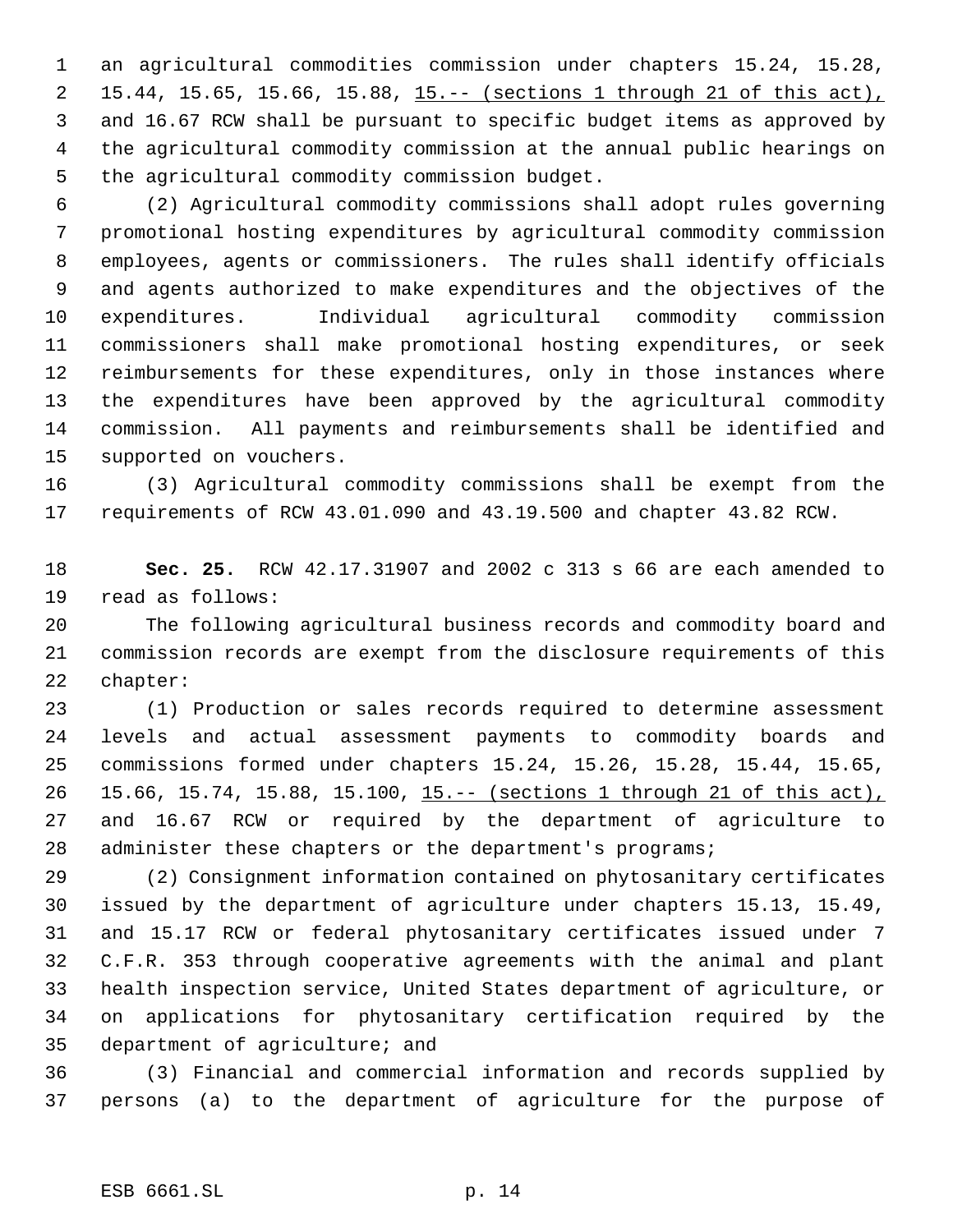conducting a referendum for the potential establishment of a commodity board or commission; (b) to the department of agriculture or commodity boards or commissions formed under chapter 15.24, 15.28, 15.44, 15.65, 15.66, 15.74, 15.88, 15.100, 15.-- (sections 1 through 21 of this act), or 16.67 RCW with respect to domestic or export marketing activities or individual producer's production information.

 **Sec. 26.** RCW 42.56.380 and 2005 c 274 s 418 are each amended to read as follows:

 The following information relating to agriculture and livestock is exempt from disclosure under this chapter:

(1) Business-related information under RCW 15.86.110;

(2) Information provided under RCW 15.54.362;

 (3) Production or sales records required to determine assessment levels and actual assessment payments to commodity boards and commissions formed under chapters 15.24, 15.26, 15.28, 15.44, 15.65, 15.66, 15.74, 15.88, 15.100, 15.-- (sections 1 through 21 of this act), and 16.67 RCW or required by the department of agriculture to 18 administer these chapters or the department's programs;

 (4) Consignment information contained on phytosanitary certificates issued by the department of agriculture under chapters 15.13, 15.49, and 15.17 RCW or federal phytosanitary certificates issued under 7 C.F.R. 353 through cooperative agreements with the animal and plant health inspection service, United States department of agriculture, or on applications for phytosanitary certification required by the department of agriculture;

 (5) Financial and commercial information and records supplied by persons (a) to the department of agriculture for the purpose of conducting a referendum for the potential establishment of a commodity board or commission; or (b) to the department of agriculture or commodity boards or commissions formed under chapter 15.24, 15.28, 15.44, 15.65, 15.66, 15.74, 15.88, 15.100, 15.-- (sections 1 through 21 32 of this act), or 16.67 RCW with respect to domestic or export marketing activities or individual producer's production information;

 (6) Except under RCW 15.19.080, information obtained regarding the purchases, sales, or production of an individual American ginseng grower or dealer;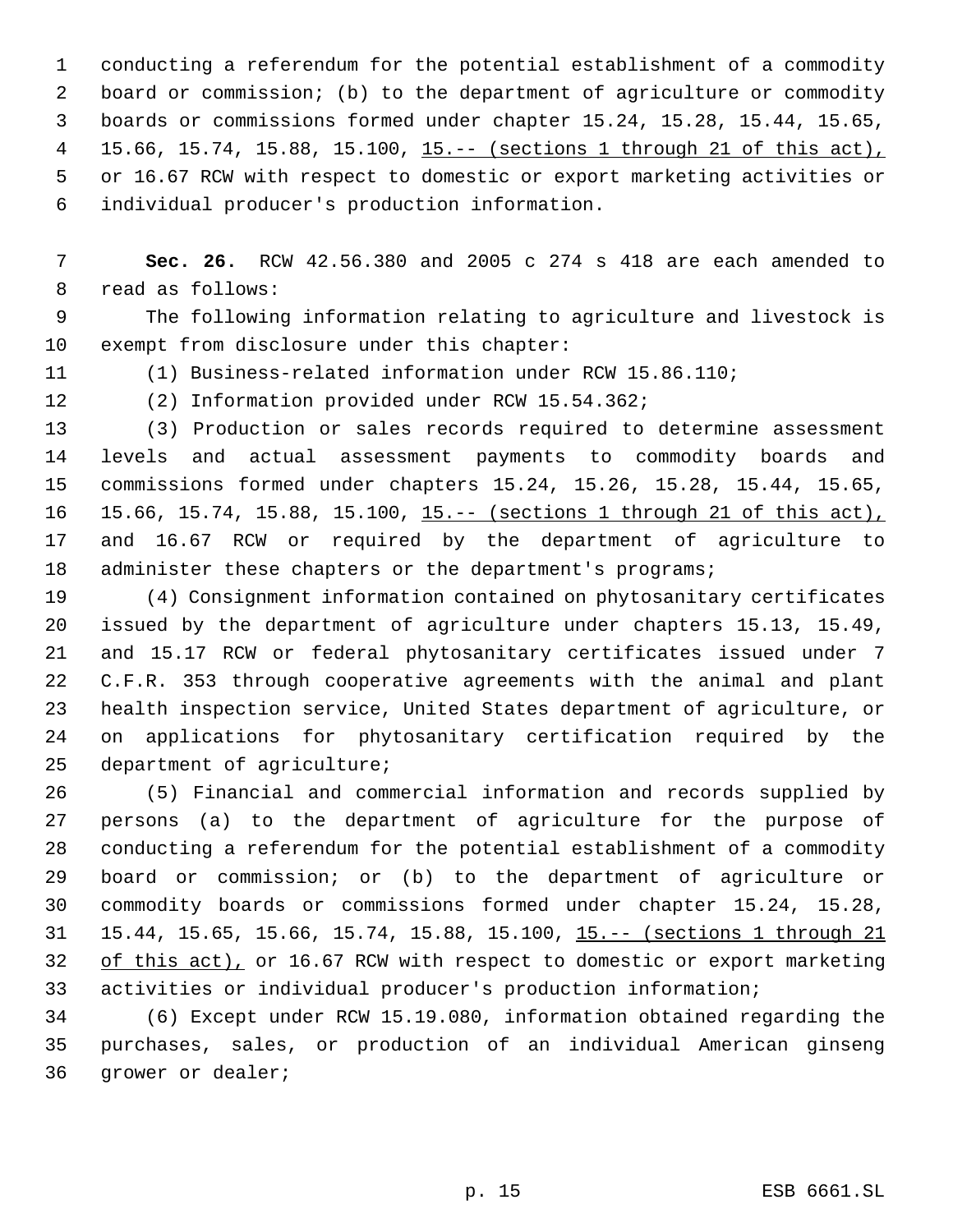(7) Information that can be identified to a particular business and that is collected under section 3(1), chapter 235, Laws of 2002; and

(8) Financial statements provided under RCW 16.65.030(1)(d).

 **Sec. 27.** RCW 43.23.033 and 2002 c 313 s 78 are each amended to read as follows:

 (1) The director may provide by rule for a method to fund staff support for all commodity boards and commissions if a position is not directly funded by the legislature.

 (2) Staff support funded under this section and RCW 15.65.047(1)(c), 15.66.055(3), 15.24.215, 15.26.265, 15.28.320, 15.44.190, 15.88.180, section 18 of this act, and 16.67.190 shall be limited to one-half full-time equivalent employee for all commodity boards and commissions.

 **Sec. 28.** RCW 66.28.010 and 2004 c 160 s 9 and 2004 c 62 s 1 are each reenacted and amended to read as follows:

 (1)(a) No manufacturer, importer, distributor, or authorized representative, or person financially interested, directly or indirectly, in such business; whether resident or nonresident, shall have any financial interest, direct or indirect, in any licensed retail business, unless the retail business is owned by a corporation in which a manufacturer or importer has no direct stock ownership and there are no interlocking officers and directors, the retail license is held by a corporation that is not owned directly or indirectly by a manufacturer or importer, the sales of liquor are incidental to the primary activity of operating the property as a hotel, alcoholic beverages produced by the manufacturer or importer or their subsidiaries are not sold at the licensed premises, and the board reviews the ownership and proposed method of operation of all involved entities and determines that there will not be an unacceptable level of control or undue influence over the operation or the retail licensee; nor shall any manufacturer, importer, distributor, or authorized representative own any of the property upon which such licensed persons conduct their business; nor shall any such licensed person, under any arrangement whatsoever, conduct his or her business upon property in which any manufacturer, importer, distributor, or authorized representative has any interest unless title to that property is owned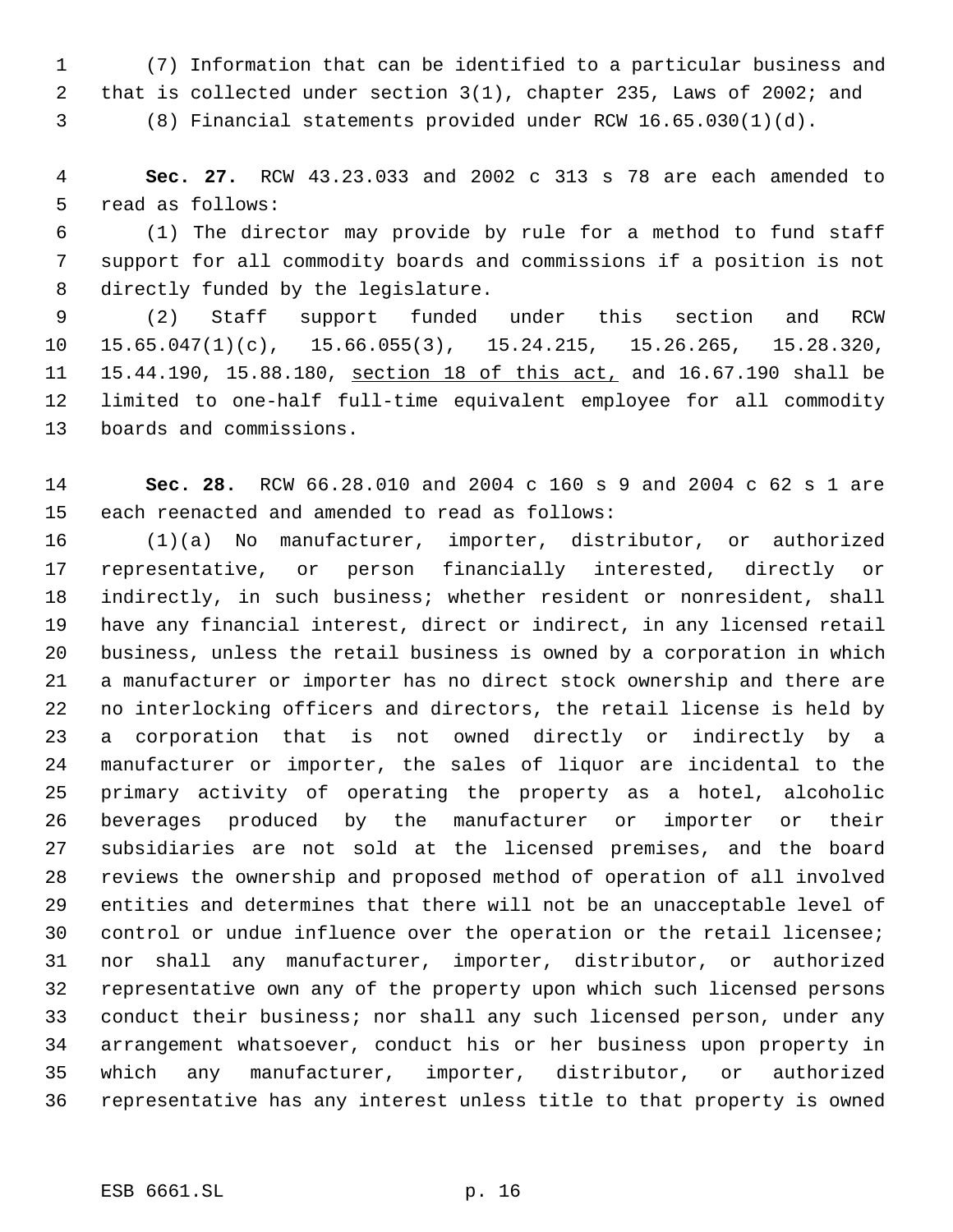by a corporation in which a manufacturer has no direct stock ownership and there are no interlocking officers or directors, the retail license is held by a corporation that is not owned directly or indirectly by the manufacturer, the sales of liquor are incidental to the primary activity of operating the property either as a hotel or as an amphitheater offering live musical and similar live entertainment activities to the public, alcoholic beverages produced by the manufacturer or any of its subsidiaries are not sold at the licensed premises, and the board reviews the ownership and proposed method of operation of all involved entities and determines that there will not be an unacceptable level of control or undue influence over the operation of the retail licensee. Except as provided in subsection (3) of this section, no manufacturer, importer, distributor, or authorized representative shall advance moneys or moneys' worth to a licensed person under an arrangement, nor shall such licensed person receive, under an arrangement, an advance of moneys or moneys' worth. "Person" as used in this section only shall not include those state or federally chartered banks, state or federally chartered savings and loan associations, state or federally chartered mutual savings banks, or institutional investors which are not controlled directly or indirectly by a manufacturer, importer, distributor, or authorized representative as long as the bank, savings and loan association, or institutional investor does not influence or attempt to influence the purchasing practices of the retailer with respect to alcoholic beverages. Except as otherwise provided in this section, no manufacturer, importer, distributor, or authorized representative shall be eligible to receive or hold a retail license under this title, nor shall such manufacturer, importer, distributor, or authorized representative sell at retail any liquor as herein defined. A corporation granted an exemption under this subsection may use debt instruments issued in connection with financing construction or operations of its facilities.

 (b) Nothing in this section shall prohibit a licensed domestic brewery or microbrewery from being licensed as a retailer pursuant to chapter 66.24 RCW for the purpose of selling beer or wine at retail on the brewery premises and nothing in this section shall prohibit a domestic winery from being licensed as a retailer pursuant to chapter 66.24 RCW for the purpose of selling beer or wine at retail on the winery premises. Such beer and wine so sold at retail shall be subject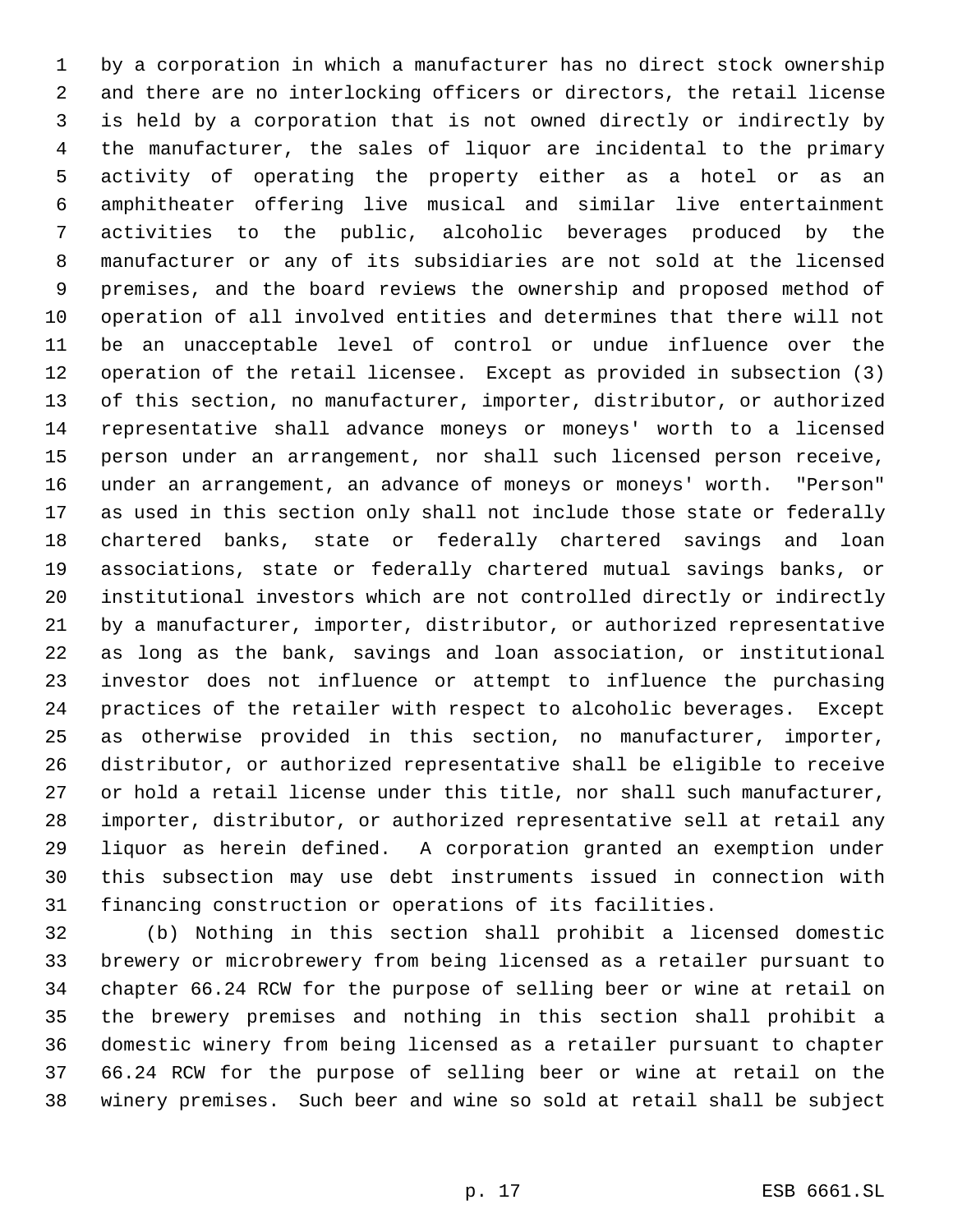to the taxes imposed by RCW 66.24.290 and 66.24.210 and to reporting and bonding requirements as prescribed by regulations adopted by the board pursuant to chapter 34.05 RCW, and beer and wine that is not produced by the brewery or winery shall be purchased from a licensed beer or wine distributor.

 (c) Nothing in this section shall prohibit a licensed distiller, domestic brewery, microbrewery, domestic winery, or a lessee of a licensed domestic brewer, microbrewery, or domestic winery, from being licensed as a spirits, beer, and wine restaurant pursuant to chapter 66.24 RCW for the purpose of selling liquor at a spirits, beer, and wine restaurant premises on the property on which the primary manufacturing facility of the licensed distiller, domestic brewer, microbrewery, or domestic winery is located or on contiguous property owned or leased by the licensed distiller, domestic brewer, microbrewery, or domestic winery as prescribed by rules adopted by the board pursuant to chapter 34.05 RCW.

 (d) Nothing in this section prohibits retail licensees with a caterer's endorsement issued under RCW 66.24.320 or 66.24.420 from operating on a domestic winery premises.

 (e) Until July 1, 2007, nothing in this section prohibits a nonprofit statewide organization of microbreweries formed for the purpose of promoting Washington's craft beer industry as a trade association registered as a 501(c) with the internal revenue service from holding a special occasion license to conduct up to six beer festivals.

 (2) Financial interest, direct or indirect, as used in this section, shall include any interest, whether by stock ownership, mortgage, lien, or through interlocking directors, or otherwise. Pursuant to rules promulgated by the board in accordance with chapter 34.05 RCW manufacturers, distributors, and importers may perform, and retailers may accept the service of building, rotating and restocking case displays and stock room inventories; rotating and rearranging can and bottle displays of their own products; provide point of sale material and brand signs; price case goods of their own brands; and perform such similar normal business services as the board may by regulation prescribe.

 (3)(a) This section does not prohibit a manufacturer, importer, or distributor from providing services to a special occasion licensee for: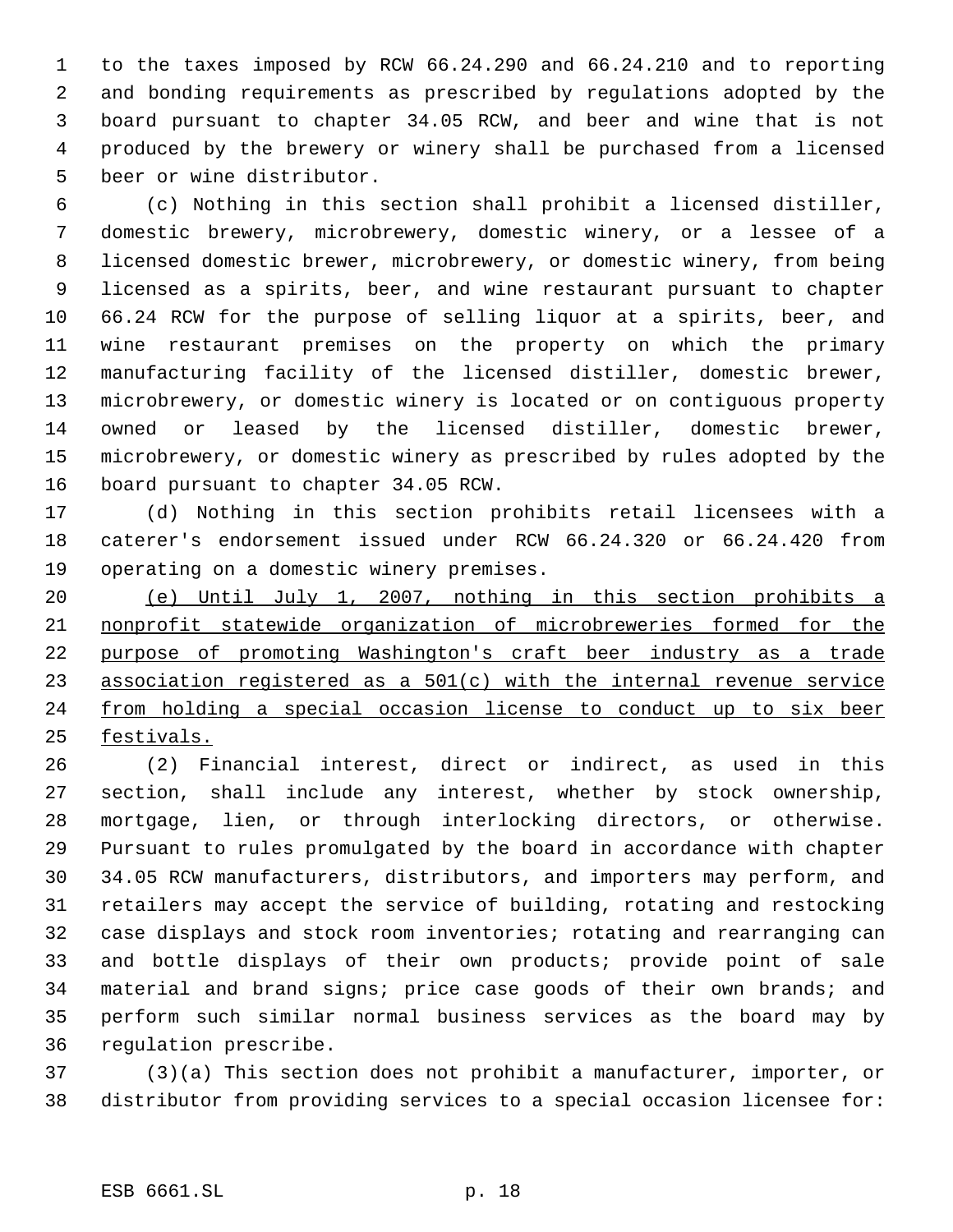(i) Installation of draft beer dispensing equipment or advertising, (ii) advertising, pouring, or dispensing of beer or wine at a beer or wine tasting exhibition or judging event, or (iii) a special occasion licensee from receiving any such services as may be provided by a manufacturer, importer, or distributor. Nothing in this section shall prohibit a retail licensee, or any person financially interested, directly or indirectly, in such a retail licensee from having a financial interest, direct or indirect, in a business which provides, for a compensation commensurate in value to the services provided, bottling, canning or other services to a manufacturer, so long as the retail licensee or person interested therein has no direct financial interest in or control of said manufacturer.

 (b) A person holding contractual rights to payment from selling a liquor distributor's business and transferring the license shall not be deemed to have a financial interest under this section if the person (i) lacks any ownership in or control of the distributor, (ii) is not employed by the distributor, and (iii) does not influence or attempt to influence liquor purchases by retail liquor licensees from the distributor.

 (c) The board shall adopt such rules as are deemed necessary to carry out the purposes and provisions of subsection (3)(a) of this section in accordance with the administrative procedure act, chapter 34.05 RCW.

 (4) A license issued under RCW 66.24.395 does not constitute a retail license for the purposes of this section.

 (5) A public house license issued under RCW 66.24.580 does not violate the provisions of this section as to a retailer having an interest directly or indirectly in a liquor-licensed manufacturer.

 NEW SECTION. **Sec. 29.** If any provision of this act or its application to any person or circumstance is held invalid, the remainder of the act or the application of the provision to other persons or circumstances is not affected.

 NEW SECTION. **Sec. 30.** Sections 1 through 21 of this act constitute a new chapter in Title 15 RCW.